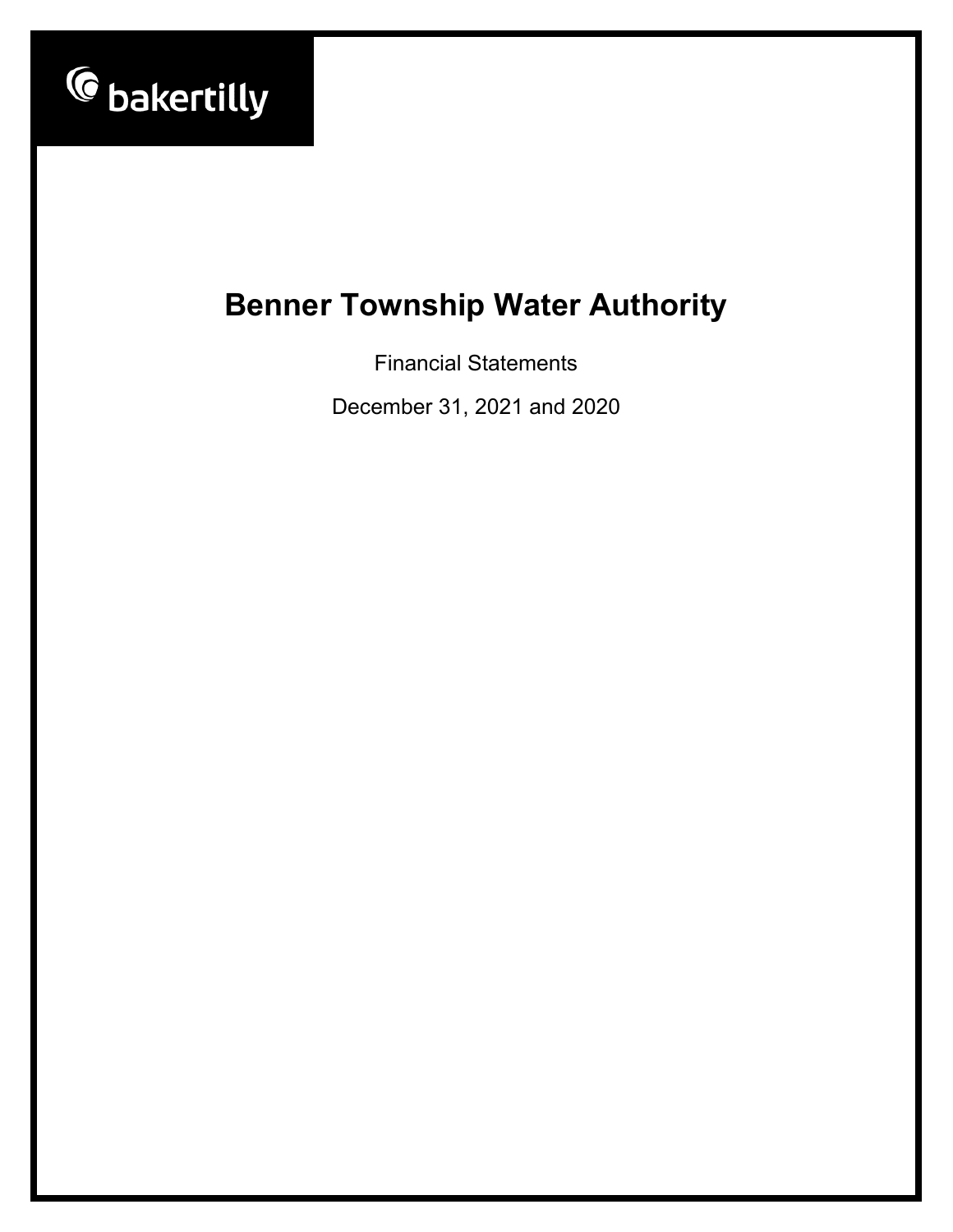Table of Contents December 31, 2021 and 2020

|                                                             | Page |
|-------------------------------------------------------------|------|
| <b>Independent Auditors' Report</b>                         |      |
| <b>Management Discussion and Analysis (Unaudited)</b>       | 3    |
| <b>Financial Statements</b>                                 |      |
| <b>Statements of Net Position</b>                           | 6    |
| Statements of Revenues, Expenses and Change in Net Position |      |
| <b>Statements of Cash Flows</b>                             | 8    |
| Notes to Financial Statements                               | 9    |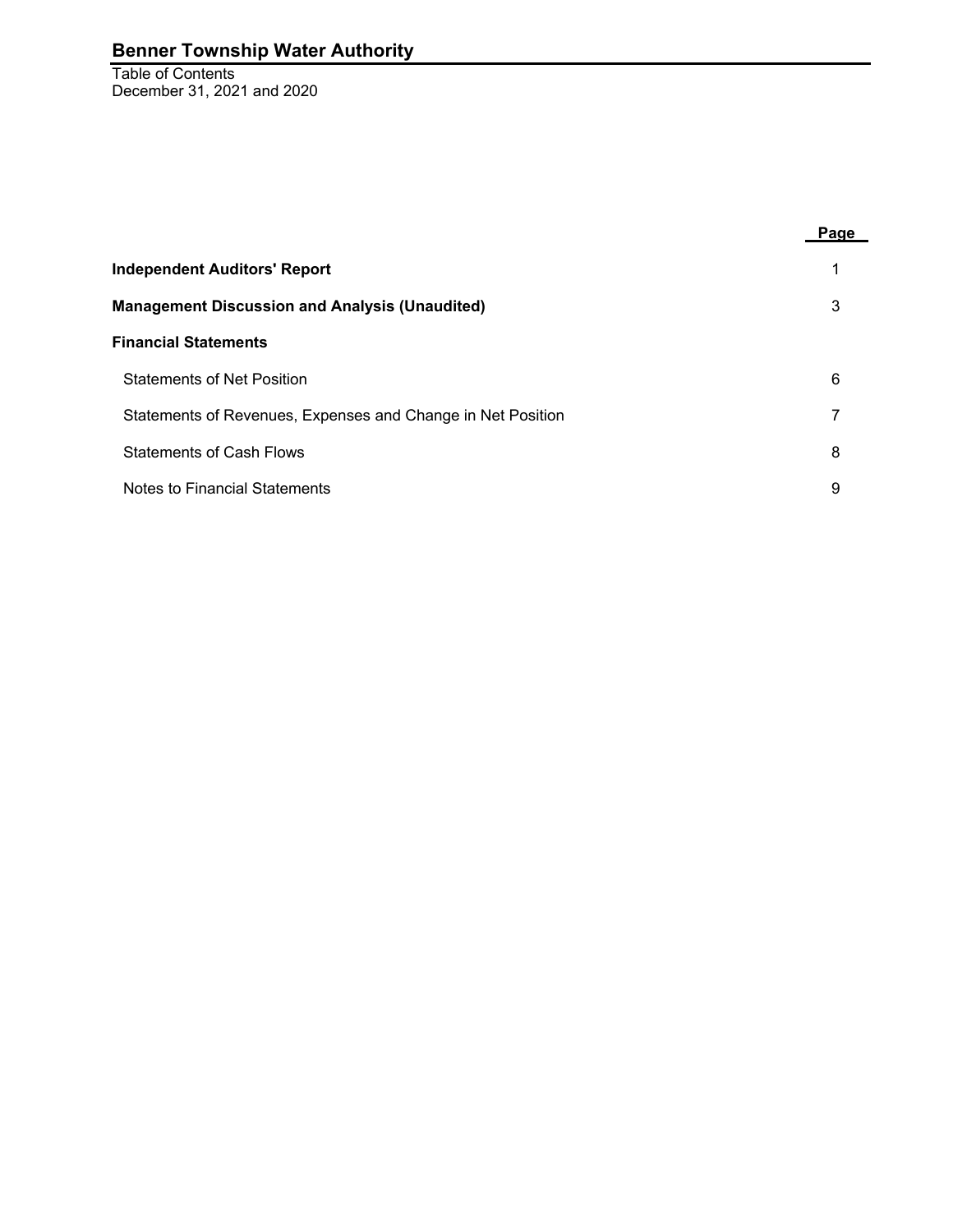

### **Independent Auditors' Report**

To the Board of Directors of Benner Township Water Authority

### **Opinion**

We have audited the accompanying financial statements of Benner Township Water Authority (the Authority), as of and for the years ended December 31, 2021 and 2020, and the related notes to the financial statements, which collectively comprise the Authority's basic financial statements as listed in the table of contents.

In our opinion, the financial statements referred to above present fairly, in all material respects, the financial position of the Authority as of December 31, 2021 and 2020, and the changes in financial position and cash flows thereof for the years then ended in accordance with accounting principles generally accepted in the United States of America.

### **Basis for Opinion**

We conducted our audits in accordance with auditing standards generally accepted in the United States of America (GAAS). Our responsibilities under those standards are further described in the Auditors' Responsibilities for the Audit of the Financial Statements section of our report. We are required to be independent of the Authority and to meet our other ethical responsibilities, in accordance with the relevant ethical requirements relating to our audit. We believe that the audit evidence we have obtained is sufficient and appropriate to provide a basis for our audit opinion.

### **Responsibilities of Management for the Financial Statements**

Management is responsible for the preparation and fair presentation of the financial statements in accordance with accounting principles generally accepted in the United States of America; and for the design, implementation and maintenance of internal control relevant to the preparation and fair presentation of financial statements that are free from material misstatement, whether due to fraud or error.

In preparing the financial statements, management is required to evaluate whether there are conditions or events, considered in the aggregate, that raise substantial doubt about the the Authority's ability to continue as a going concern for twelve months beyond the financial statement date, including any currently known information that may raise substantial doubt shortly thereafter.

### **Auditors' Responsibilities for the Audit of the Financial Statements**

Our objectives are to obtain reasonable assurance about whether the financial statements as a whole are free from material misstatement, whether due to fraud or error, and to issue an auditors' report that includes our opinion. Reasonable assurance is a high level of assurance but is not absolute assurance and therefore is not a guarantee that an audit conducted in accordance with GAAS will always detect a material misstatement when it exists. The risk of not detecting a material misstatement resulting from fraud is higher than for one resulting from error, as fraud may involve collusion, forgery, intentional omissions, misrepresentations or the override of internal control. Misstatements are considered material if there is a substantial likelihood that, individually or in the aggregate, they would influence the judgment made by a reasonable user based on the financial statements.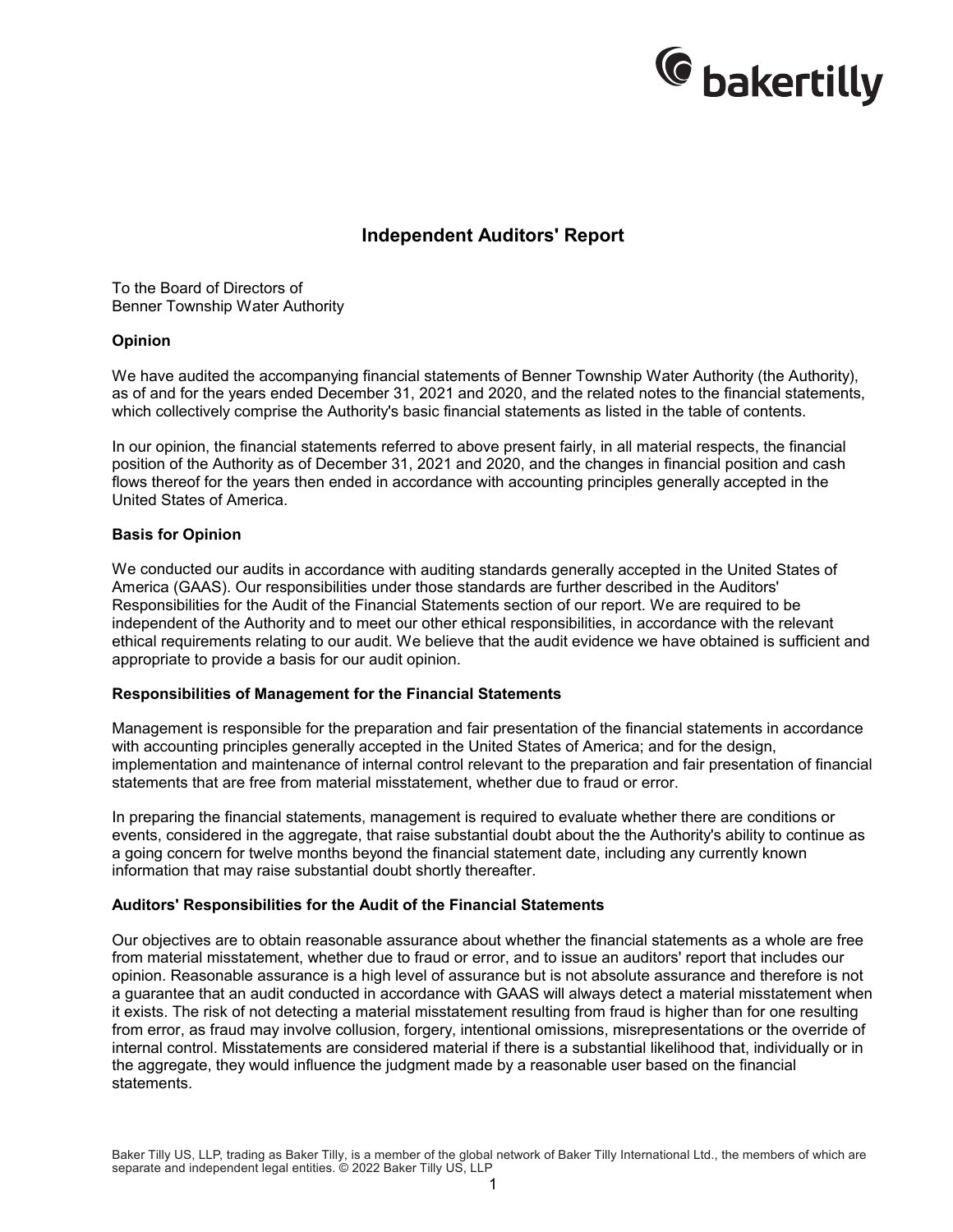In performing an audit in accordance with GAAS, we:

- Exercise professional judgment and maintain professional skepticism throughout the audit.
- Identify and assess the risks of material misstatement of the financial statements, whether due to fraud or error, and design and perform audit procedures responsive to those risks. Such procedures include examining, on a test basis, evidence regarding the amounts and disclosures in the financial statements.
- Obtain an understanding of internal control relevant to the audit in order to design audit procedures that are appropriate in the circumstances, but not for the purpose of expressing an opinion on the effectiveness of the the Authority's internal control. Accordingly, no such opinion is expressed.
- Evaluate the appropriateness of accounting policies used and the reasonableness of significant accounting estimates made by management, as well as evaluate the overall presentation of the financial statements.
- Conclude whether, in our judgment, there are conditions or events, considered in the aggregate, that raise substantial doubt about the the Authority's ability to continue as a going concern for a reasonable period of time.

We are required to communicate with those charged with governance regarding, among other matters, the planned scope and timing of the audit, significant audit findings and certain internal control-related matters that we identified during the audit.

### **Other Matters**

### *Required Supplementary Information*

Accounting principles generally accepted in the United States of America require that the management's discussion and analysis on pages 3 through 5 be presented to supplement the basic financial statements. Such information, although not a part of the basic financial statements, is required by the Governmental Accounting Standards Board who considers it to be an essential part of financial reporting for placing the basic financial statements in an appropriate operational, economic or historical context. We have applied certain limited procedures to the required supplementary information in accordance with auditing standards generally accepted in the United States of America, which consisted of inquiries of management about the methods of preparing the information and comparing the information for consistency with management's responses to our inquiries, the basic financial statements, and other knowledge we obtained during our audit of the basic financial statements. We do not express an opinion or provide any assurance on the information because the limited procedures do not provide us with sufficient evidence to express an opinion or provide any assurance.

*Baker Tilly US, LLP*<br>State College, Pennsylvania

June 1, 2022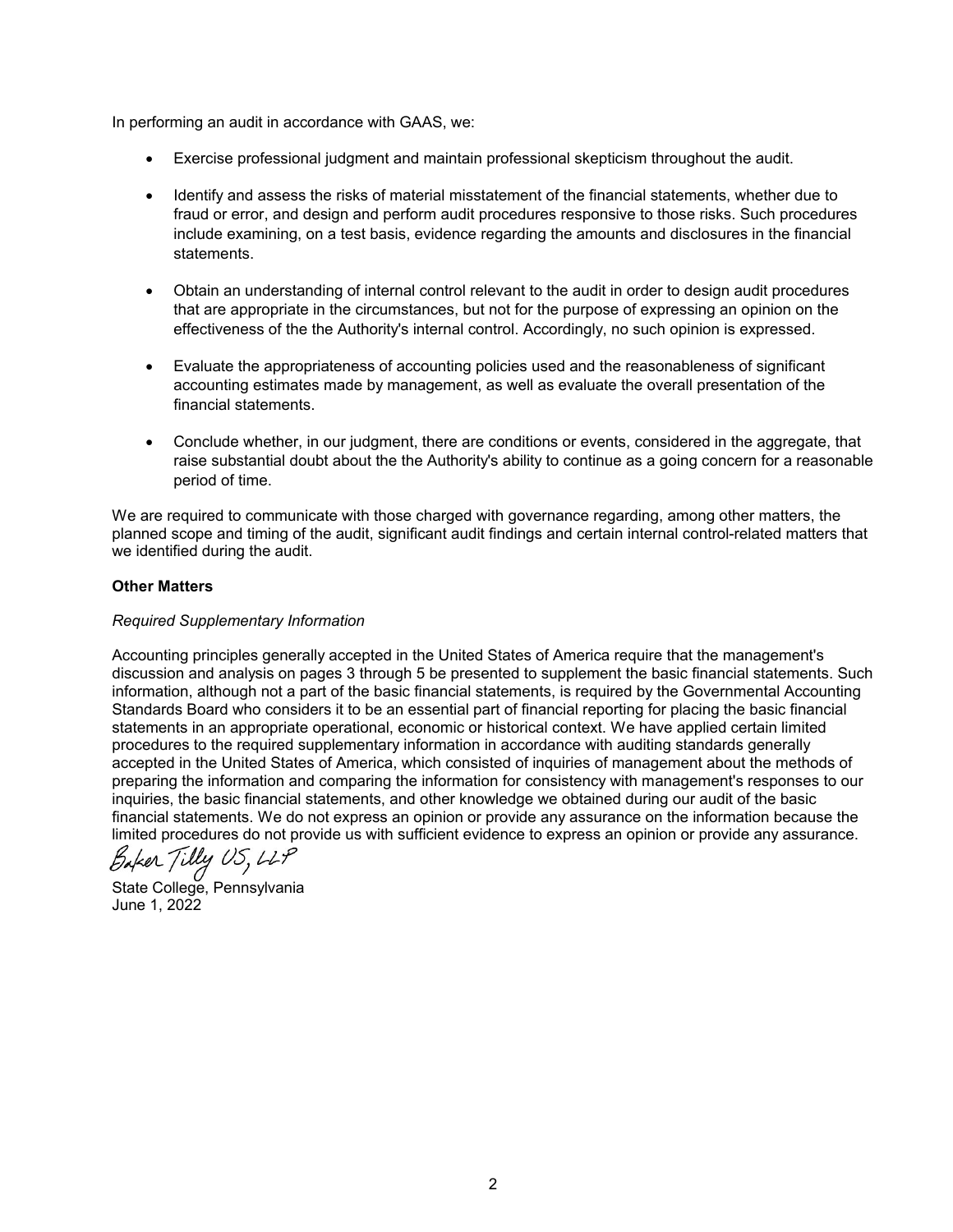Management Discussion and Analysis (Unaudited) December 31, 2021 and 2020

The Benner Township Water Authority (the Authority) is presenting the following management discussion and analysis to provide a detailed review of the Authority's financial condition and activities for the calendar years ended December 31, 2021 and 2020. The information presented should be reviewed in conjunction with the audit results following this section to gain a more complete understanding of the Authority's financial performance.

### **Overview of the Financial Statements**

This annual report consists of several parts: the Independent Auditors' Report, the management discussion and analysis, the financial statements and accompanying notes.

### **Required Financial Statements**

The three financial statements contained in this annual report detail financial information about the Authority using accounting methods similar to those used by private sector companies. These statements offer short and long-term financial information on the activities of the Authority.

The **Statements of Net Position** of the Authority provide a comparative snapshot of the financial condition of the Authority on December 31, 2021 and 2020. This statement describes the total assets of the Authority, broken down into those that can be converted to cash easily (current assets), and those that cannot or are restricted in any way. These items are either "owned" by the Authority (net position) or "owed" as obligations to Authority creditors (liabilities).

The Change in Net Position of the Authority over the course of the fiscal year is reflected on the **Statements of Revenues, Expenses and Change in Net Position**. This statement provides the revenues and expenses of the Authority over the course of the year. Revenues and expenses are recorded as they occur (accrual method), rather than as they are received or disbursed, providing an accurate picture of the cost to operate the Authority during the time period given and whether or not the Authority is successfully recovering its costs through user fees and other charges. The difference between revenues, contributions and other forms of income and the costs to operate and administer the Authority results in the Change in Net Position, which accumulates on the Statements of Net Position as the difference between total assets and total liabilities.

The **Statements of Cash Flows** simply converts the Authority's financial results from the accrual method to cash. This statement indicates the change in cash balances from the previous fiscal year, and explains how that change occurred. The statement is broken into sections showing the cash inflows and outflows due to operations, capital and related financing and investing activities.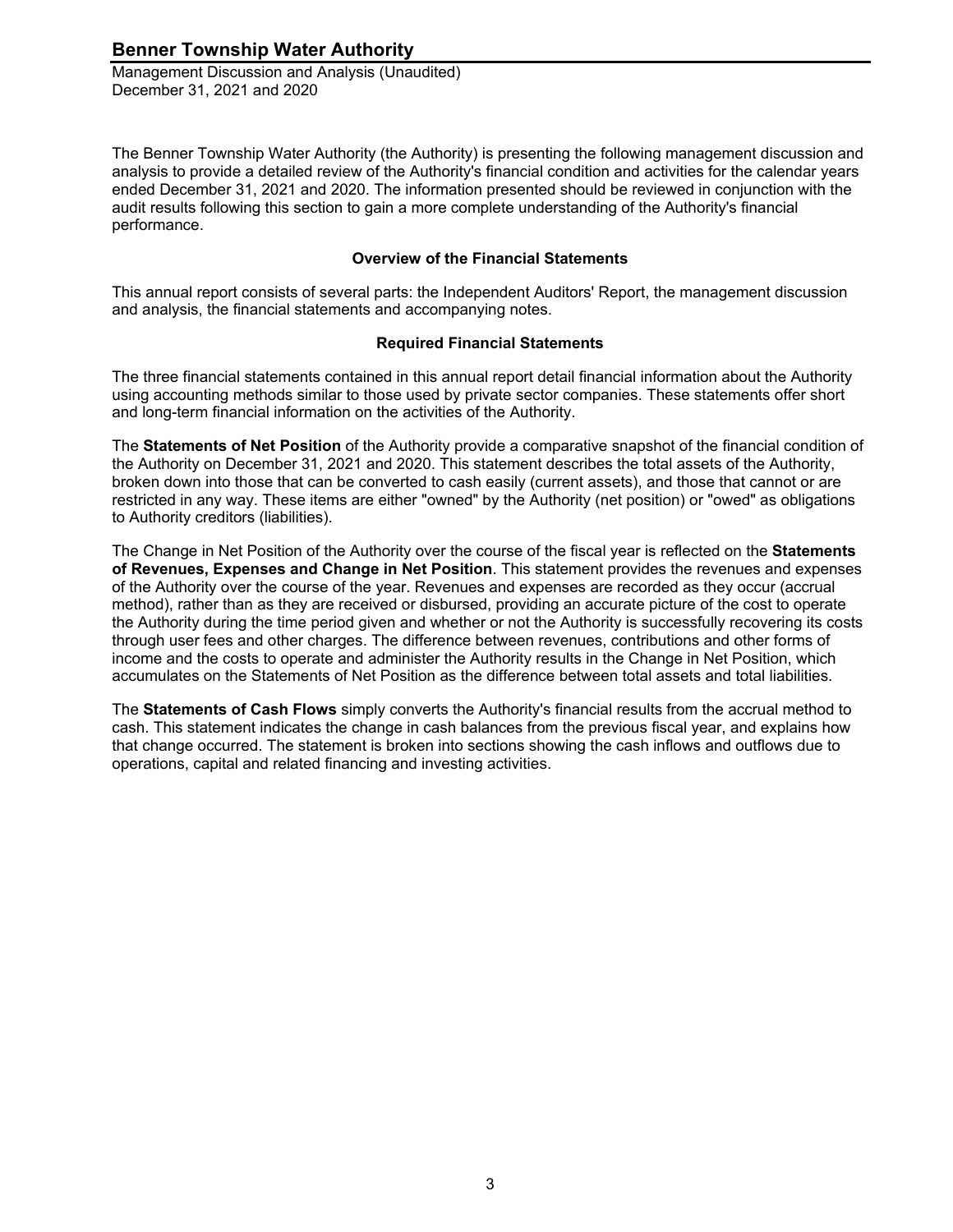Management Discussion and Analysis (Unaudited) December 31, 2021 and 2020

### **Financial Analysis of Authority**

The following comparative condensed financial statements serve as key financial indicators for management, monitoring and planning. Comments follow each statement.

### **Comparative Condensed Statement of Net Position**

|                                                                           | 2021                       |    | 2020                 | <b>Variance</b>           | Percentage<br>Change |
|---------------------------------------------------------------------------|----------------------------|----|----------------------|---------------------------|----------------------|
| <b>Current assets</b><br>Net property, plant and equipment                | \$<br>198,647<br>1,224,724 | \$ | 258,225<br>1,138,374 | \$<br>(59, 578)<br>86,350 | $(23.07)$ %<br>7.59  |
| Total                                                                     | \$<br>1,423,371            | \$ | 1,396,599            | \$<br>26,772              | 1.92 %               |
| <b>Current liabilities</b><br>Net position:<br>Net investments in capital | \$<br>7,613                | \$ | 9.491                | \$<br>(1,878)             | (19.79) %            |
| assets<br>Unrestricted                                                    | 1,224,724<br>191,034       |    | 1,138,374<br>248,734 | 86.350<br>(57, 700)       | 7.59<br>(23.2)       |
| Total                                                                     | \$<br>1,423,371            | S  | 1.396.599            | \$<br>26.772              | 1.92 %               |

Total assets were higher on December 31, 2021 over the previous fiscal year-end. Property, plant and equipment increased by \$86,350, which is related to the ongoing projects at the Authority. Current liabilities decreased by \$1,878 overall and net position decreased \$57,700.

### **Comparative Statement of Revenues and Expenses to Prior Year**

|                                                                         | 2021          | 2020           | <b>Variance</b> | Percentage<br>Change |
|-------------------------------------------------------------------------|---------------|----------------|-----------------|----------------------|
| Operating revenues                                                      | \$<br>148.009 | \$<br>115,275  | \$<br>32.734    | 28.40 %              |
| Operating expenses                                                      | 119,718       | 128,141        | (8, 423)        | (6.57)               |
| Net operating income<br>(loss)                                          | 28.291        | (12, 866)      | 41,157          | (319.89)             |
| Nonoperating income (expense)<br>and intergovernmental transfer,<br>net | 359           | (31, 655)      | 32.014          | (101.13)             |
| Change in net position                                                  | \$<br>28.650  | \$<br>(44,521) | \$<br>73.171    | 164.35 %             |

Operating revenues for the year ended December 31, 2021 increased due to a rate increase for water services.

Operating expenses for the year ended December 31, 2021 remained comparable from those of 2020.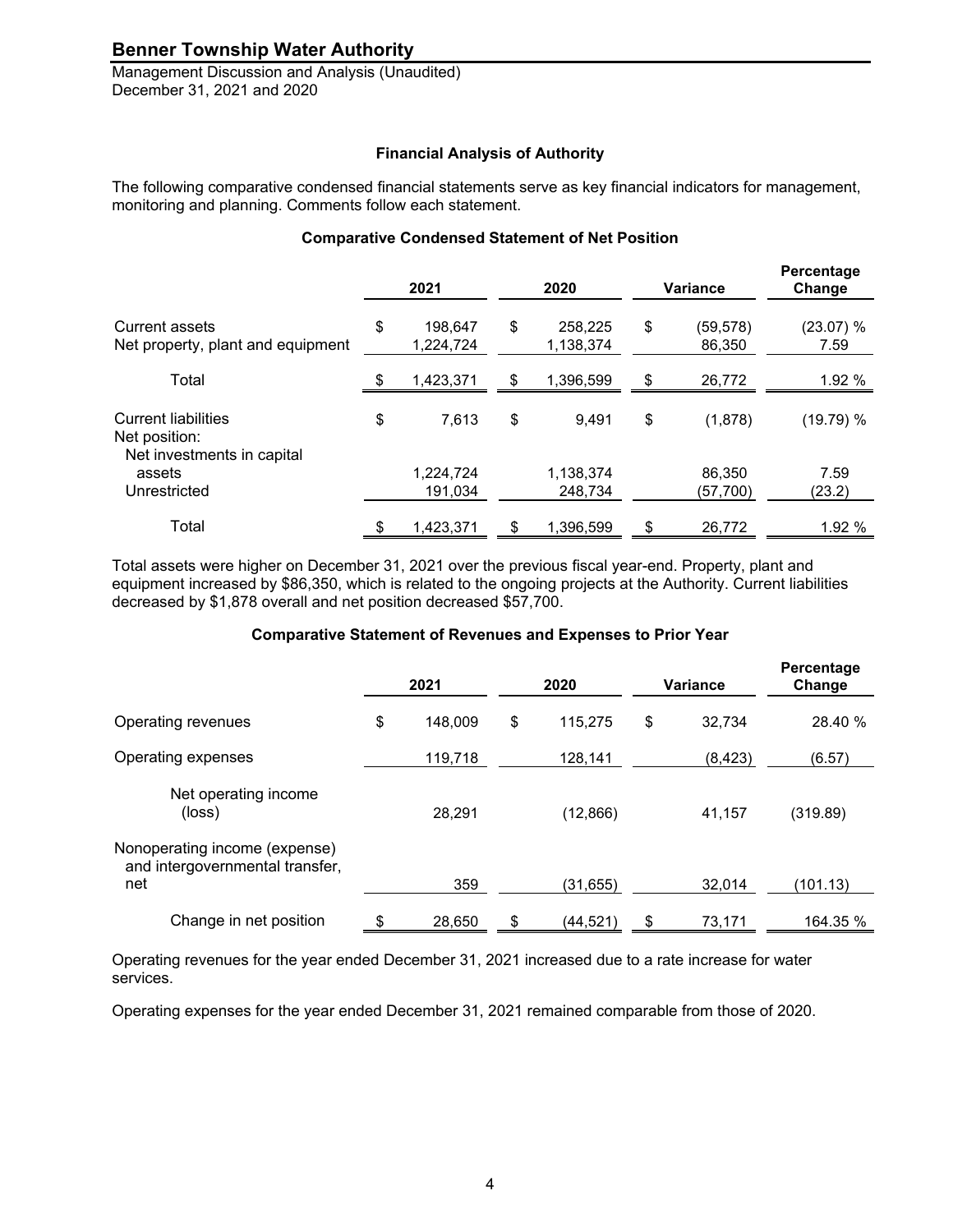Management Discussion and Analysis (Unaudited) December 31, 2021 and 2020

### **Capital Assets**

The Authority's investment in capital assets as of December 31, 2021 and 2020 is summarized below.

|                                                                    |    | 2020                          |    |                               |
|--------------------------------------------------------------------|----|-------------------------------|----|-------------------------------|
| Land and rights-of-way<br>Construction in progress<br>Water system | \$ | 50,000<br>48,106<br>1,605,122 | \$ | 50,000<br>29,868<br>1,495,654 |
| Total                                                              |    | 1,703,228                     |    | 1,575,522                     |
| Less accumulated depreciation                                      |    | (478, 504)                    |    | (437,148)                     |
| Property, plant and equipment, net                                 | \$ | 1,224,724                     | \$ | 1,138,374                     |

### **Current Economic Outlook**

The Authority continues to maintain its financial position in conjunction with upgrading and improving the aging components within their system. The effects of the COVID-19 pandemic appear to have had minimal effects on the financial status of the Authority; however, the Authority continues to monitor this situation. Planning has been initiated to supplement the current capacity of the system by developing a new water source within this rapidly growing community. A long-term, low interest PENNVEST loan appears to be the most economic avenue to secure the necessary funding for this project.

### **Request for Information**

This financial report is designed to provide a general overview of the Authority's finances. Questions concerning any of the information provided in this report or requests for additional information should be addressed to Benner Township Water Authority, 170 Irish Hollow Road, Bellefonte, PA 16823.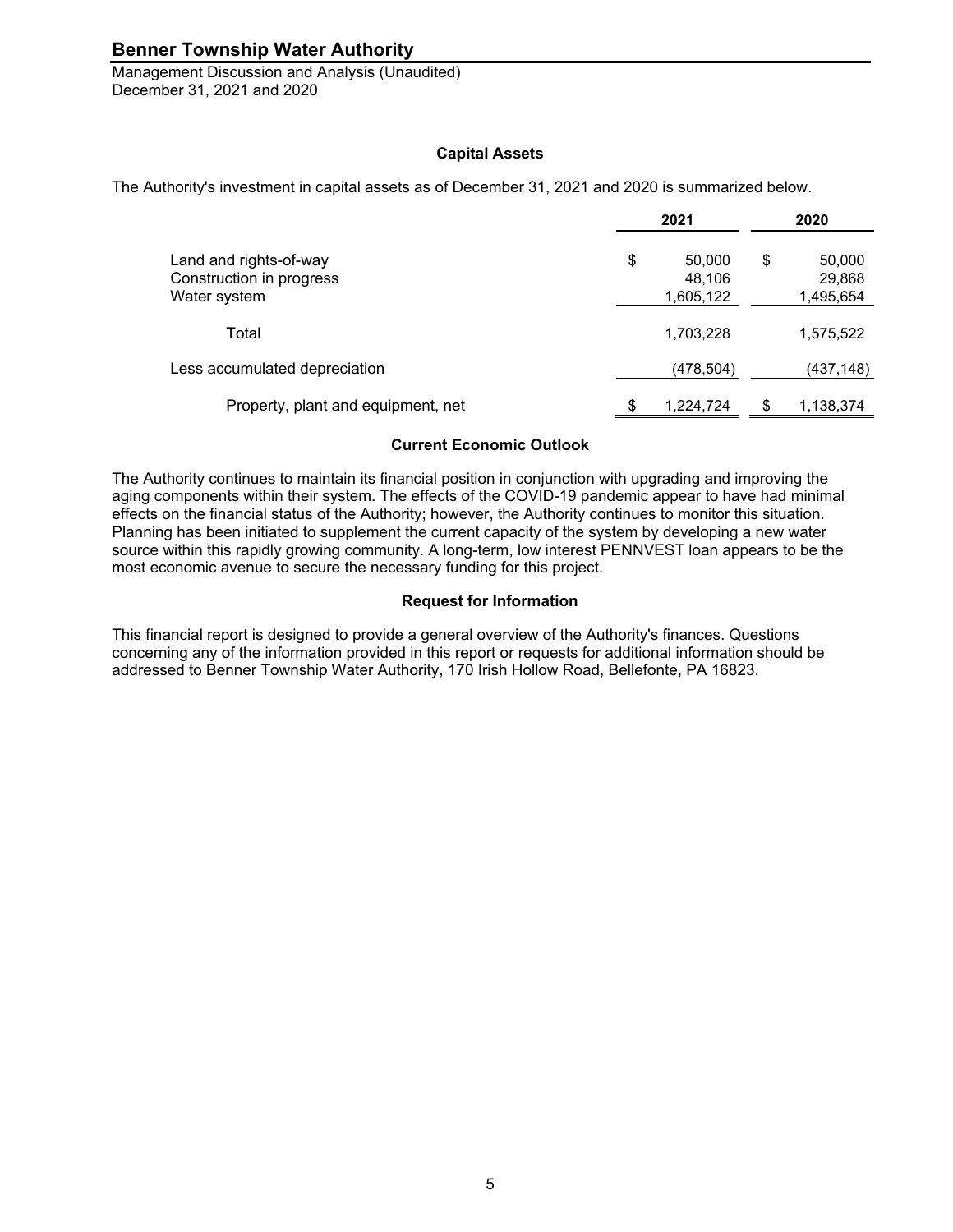Statements of Net Position December 31, 2021 and 2020

|                                   |     | 2021      | 2020            |
|-----------------------------------|-----|-----------|-----------------|
| <b>Assets</b>                     |     |           |                 |
| <b>Current Assets</b>             |     |           |                 |
| Cash and cash equivalents         | \$  | 150,147   | \$<br>218,438   |
| Accounts receivable, trade        |     | 42,918    | 36,197          |
| Inventory                         |     | 5,582     | 3,590           |
| <b>Total current assets</b>       |     | 198,647   | 258,225         |
| <b>Noncurrent Assets</b>          |     |           |                 |
| Capital assets, net               |     | 1,224,724 | 1,138,374       |
| <b>Total assets</b>               | \$. | 1,423,371 | \$<br>1,396,599 |
| <b>Liability and Net Position</b> |     |           |                 |
| <b>Current Liability</b>          |     |           |                 |
| Accounts payable                  | \$  | 7,613     | \$<br>9,491     |
| <b>Net Position</b>               |     |           |                 |
| Net investment in capital assets  |     | 1,224,724 | 1,138,374       |
| Unrestricted                      |     | 191,034   | 248,734         |
| Total net position                |     | 1,415,758 | 1,387,108       |
| Total liability and net position  | \$  | 1,423,371 | \$<br>1,396,599 |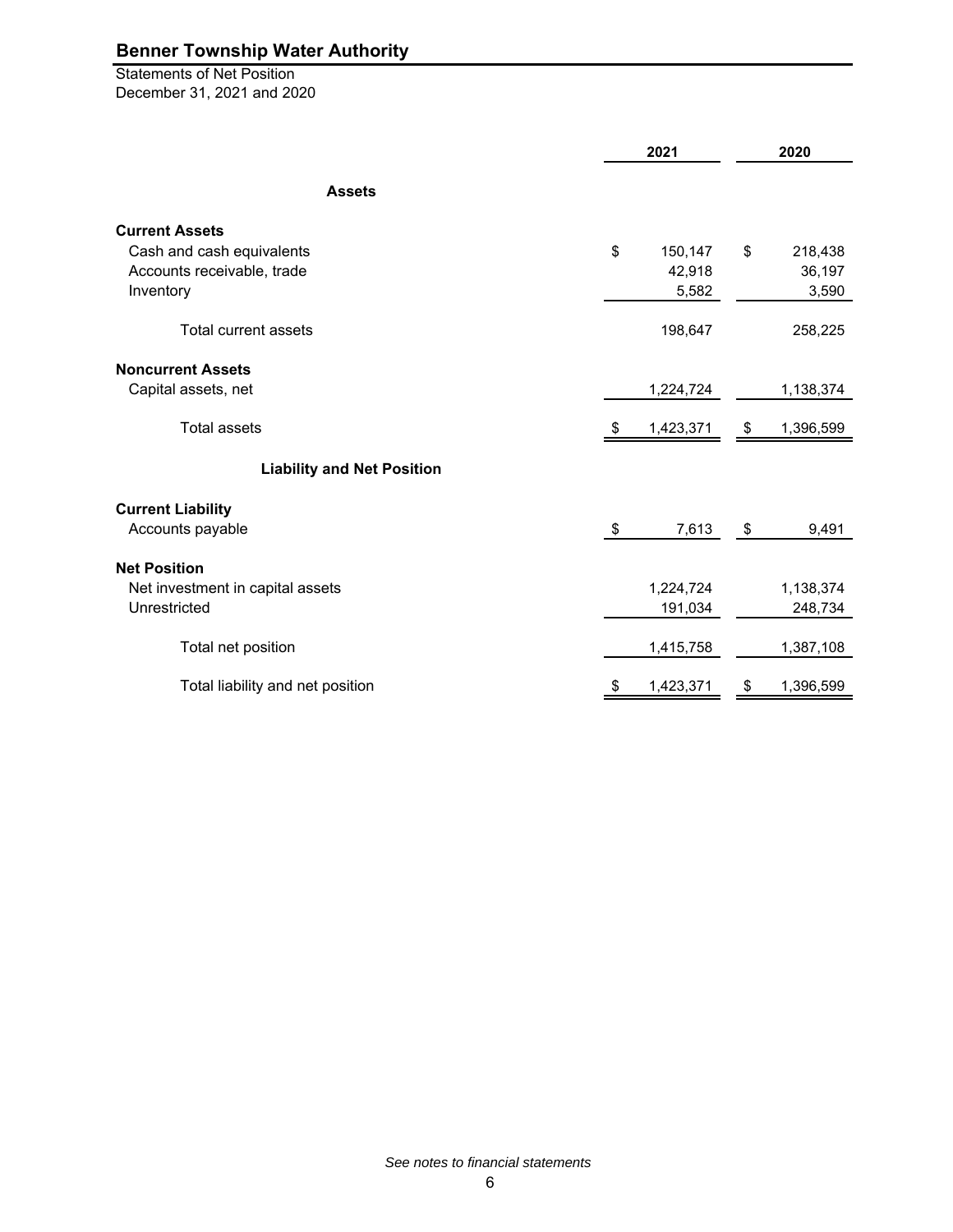Statements of Revenues, Expenses and Change in Net Position Years Ended December 31, 2021 and 2020

|                                        |    | 2020      |    |           |
|----------------------------------------|----|-----------|----|-----------|
|                                        |    |           |    |           |
| <b>Operating Revenues</b>              |    |           |    |           |
| Water charges                          | \$ | 147,293   | \$ | 113,228   |
| Penalties for late payment             |    | 716       |    | 674       |
| Connection fees                        |    |           |    | 1,320     |
| Other operating income                 |    |           |    | 53        |
| Total operating revenues               |    | 148,009   |    | 115,275   |
| <b>Operating Expenses</b>              |    |           |    |           |
| <b>Purchased services</b>              |    | 53,176    |    | 58,383    |
| Depreciation expense                   |    | 41,356    |    | 38,988    |
| Other operating expense                |    | 25,186    |    | 30,770    |
| Total operating expenses               |    | 119,718   |    | 128,141   |
| Operating income (loss)                |    | 28,291    |    | (12, 866) |
| <b>Nonoperating Revenue (Expenses)</b> |    |           |    |           |
| Interest income                        |    | 359       |    | 1,774     |
| Intergovernmental transfer             |    |           |    | (33, 429) |
| Total nonoperating revenues (expenses) |    | 359       |    | (31, 655) |
| Change in net position                 |    | 28,650    |    | (44, 521) |
| <b>Net Position, Beginning</b>         |    | 1,387,108 |    | 1,431,629 |
| <b>Net Position, Ending</b>            | \$ | 1,415,758 | \$ | 1,387,108 |

*See notes to financial statements*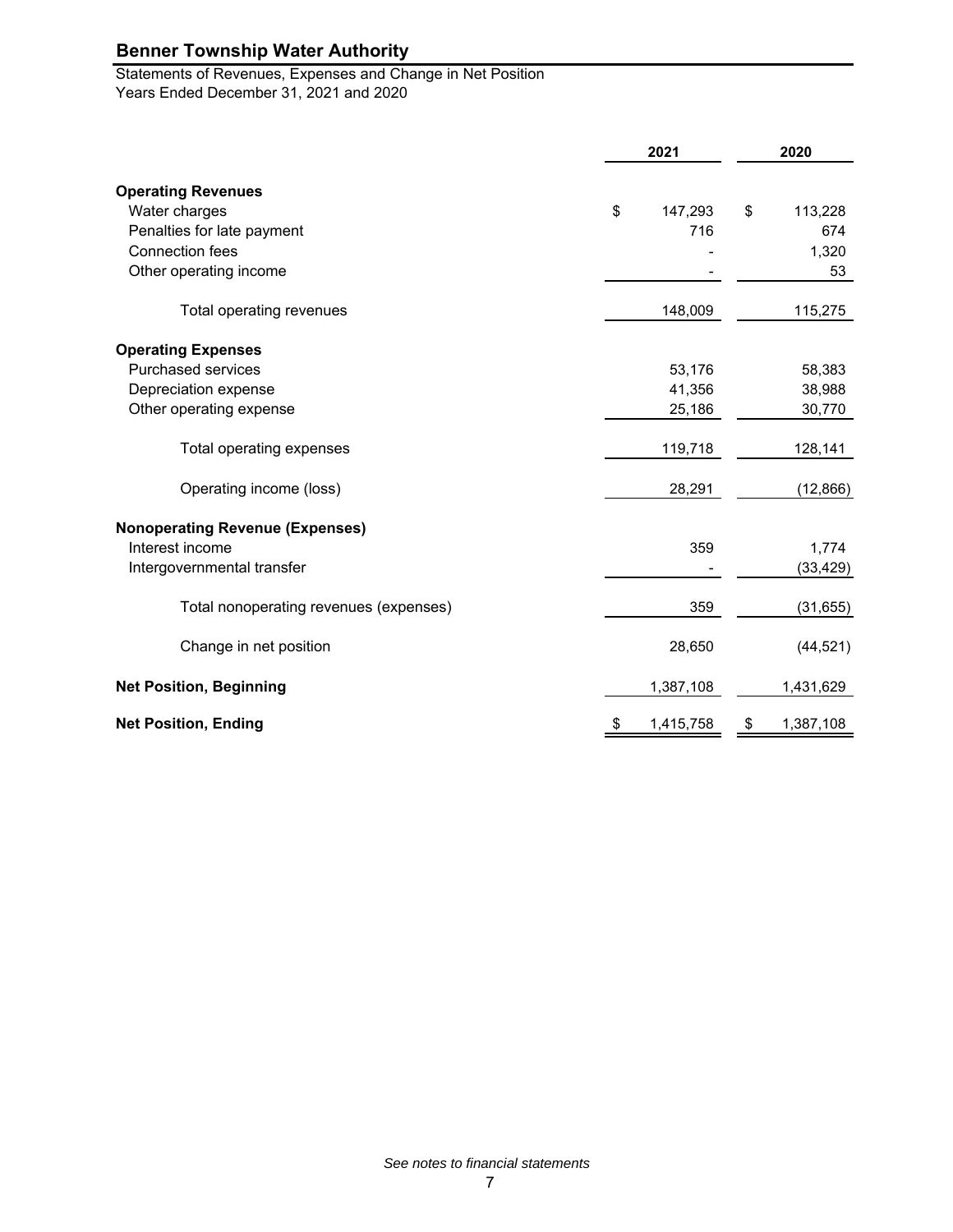# Statements of Cash Flows

Years Ended December 31, 2021 and 2020

|                                                       | 2021          | 2020 |           |
|-------------------------------------------------------|---------------|------|-----------|
| <b>Cash Flows From Operating Activities</b>           |               |      |           |
| Cash received from customers                          | \$<br>141,288 | \$   | 114,188   |
| Cash paid to vendors                                  | (82, 232)     |      | (85, 851) |
|                                                       |               |      |           |
| Net cash provided by operating activities             | 59,056        |      | 28,337    |
| <b>Cash Flows Used in Capital and Related</b>         |               |      |           |
| <b>Financing Activities</b>                           |               |      |           |
| Purchase of capital assets                            | (127, 706)    |      | (24, 644) |
| <b>Cash Flows Provided by Investing Activities</b>    |               |      |           |
| Interest received                                     | 359           |      | 1,774     |
| (Decrease) increase in cash and cash equivalents      | (68, 291)     |      | 5,467     |
| <b>Cash and Cash Equivalents, Beginning</b>           | 218,438       |      | 212,971   |
| <b>Cash and Cash Equivalents, Ending</b>              | 150,147       | \$   | 218,438   |
| Reconciliation of Operating Income (Loss) to Net Cash |               |      |           |
| <b>Provided by Operating Activities</b>               |               |      |           |
| Operating income (loss)                               | \$<br>28,291  | \$   | (12, 866) |
| Adjustments to reconcile operating income (loss) to   |               |      |           |
| net cash provided by operating activities:            |               |      |           |
| Depreciation                                          | 41,356        |      | 38,988    |
| Changes in assets and liabilities:                    |               |      |           |
| Accounts receivable, trade                            | (6, 721)      |      | (1,087)   |
| Inventory                                             | (1,992)       |      | (413)     |
| Accounts payable                                      | (1,878)       |      | 3,715     |
| Net cash provided by operating activities             | \$<br>59,056  | \$   | 28,337    |
| <b>Supplementary Cash Flow Information</b>            |               |      |           |
| Noncash capital and related financing activities,     |               |      |           |
| Intergovernmental transfer                            | \$            | \$   | (33, 429) |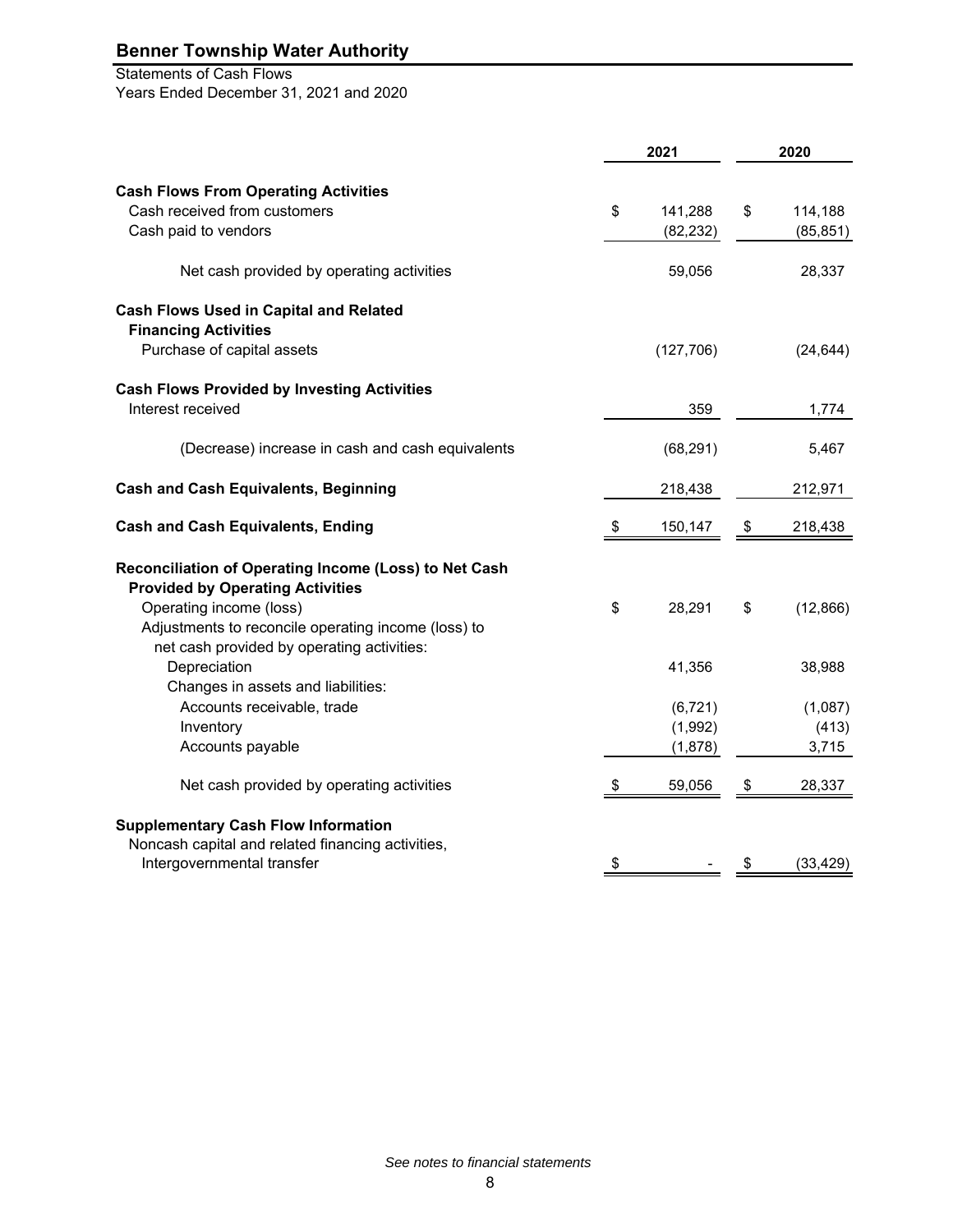Notes to Financial Statements December 31, 2021 and 2020

### **1. Nature of Operations and Summary of Significant Accounting Policies**

#### **Nature of Operations**

Benner Township Water Authority (the Authority) was organized under the Pennsylvania Municipality Authorities Act of 1945, as amended, to form a water system serving the residents of Benner Township, Pennsylvania.

The Authority evaluated subsequent events for recognition or disclosure through June 1, 2022, the date the financial statements were available to be issued.

### **Reporting Entity**

The reporting entity has been defined in accordance with the criteria established in Governmental Accounting Standards Board (GASB) Statement 14. The specific criteria used in determining whether other organizations should be included in the Authority's financial reporting entity are financial accountability, fiscal dependency and legal separation.

The Authority is a basic level of government that has oversight responsibility and control of a water system. The Authority receives funding from customer fees. Members of the board are appointed by the Township of Benner (Township); the Township's involvement does not extend beyond making the Authority board appointments. The Authority is not included in any other governmental reporting entity as defined in GASB pronouncements, since Board members have decision making authority, the authority to establish fees, the power to designate management, the ability to significantly influence operations and primary accountability for fiscal matters. No other entities are included in these financial statements.

### **Basis of Presentation, Fund Accounting**

### **Proprietary Fund Type**

Proprietary funds are used to account for activities that are similar to those often found in the private sector. The measurement focus is upon determination of net income and capital maintenance. Proprietary funds distinguish operating revenues from nonoperating items. Operating revenues and expenses generally result from providing services and producing and delivering goods in connection with the proprietary fund's principal ongoing operations. The following is the Authority's proprietary fund:

### **Enterprise Fund**

Enterprise funds are used for activities that are financed and operated in a manner similar to private business enterprise, where the intent of the governing body is that the costs of providing services to the public on a continuing basis be financed or recovered primarily through user charges. Enterprise funds are also used in situations where the governing body has determined that periodic determination of revenues earned, expenses incurred, or net income is appropriate for capital maintenance, public policy, management control, accountability and other purposes. The Authority's enterprise fund type consists of its water operations.

#### **Measurement Focus/Basis of Accounting**

Measurement focus refers to what is being measured; basis of accounting refers to when revenues and expenses are recognized in the accounts and reported in the financial statements. Basis of accounting refers to the timing of the measurement made, regardless of the measurement focus being applied.

The proprietary fund type is accounted for on an economic resources management focus, using the accrual basis of accounting. Revenues are recorded when earned, including unbilled water services, which are accrued. Expenses are recorded at the time liabilities are incurred.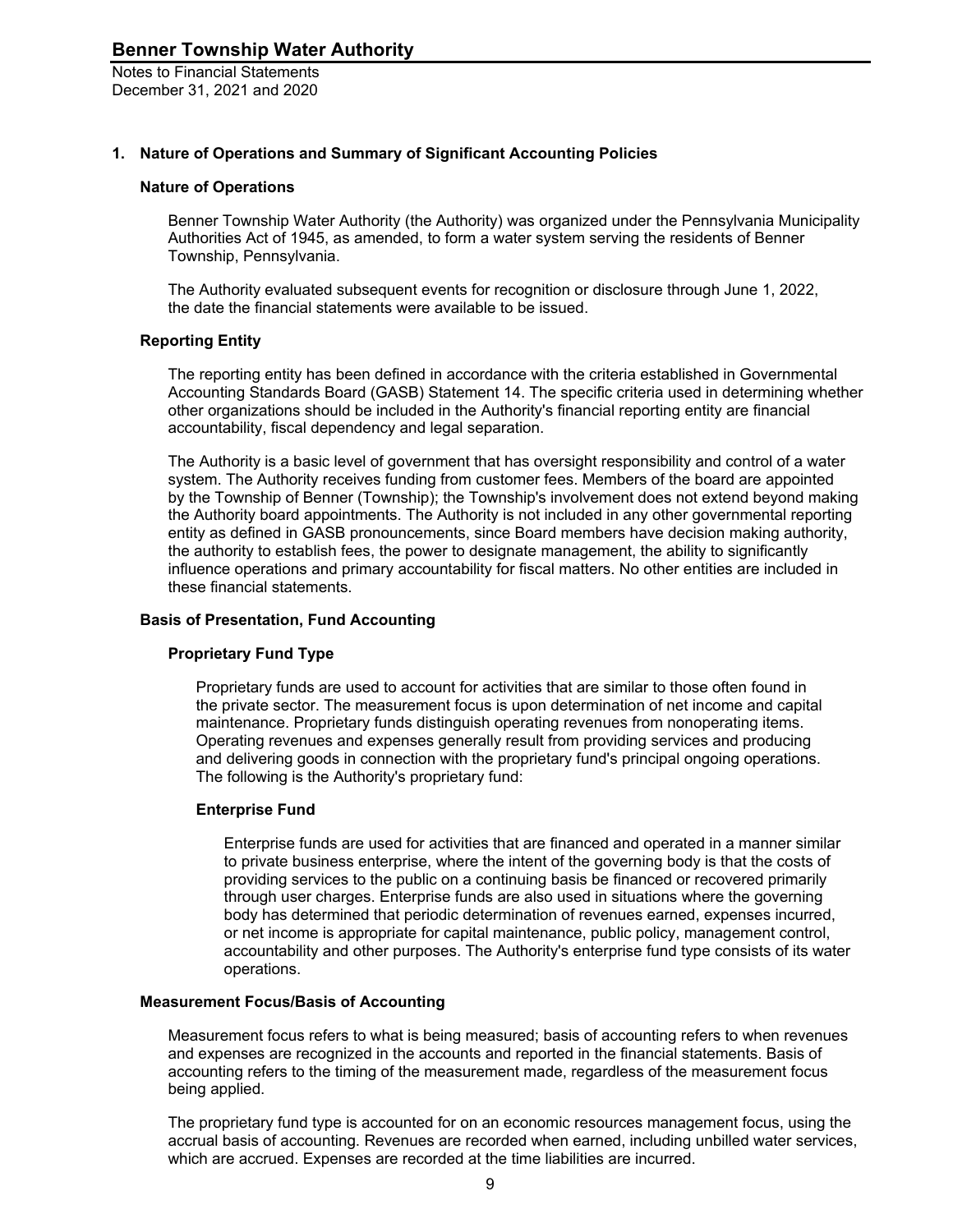Notes to Financial Statements December 31, 2021 and 2020

### **Accounts Receivable, Trade**

Accounts receivable, trade are reported at amounts management expects to collect on balances outstanding at year-end. Accounts are charged to bad debt expense when deemed uncollectible based upon a periodic review of individual accounts. Accounts receivable are considered fully collectible by management and, accordingly, no allowance for doubtful accounts is considered necessary.

### **Capital Assets, Net**

Capital assets are stated at cost. Depreciation is computed over the estimated useful lives of the assets using the straight-line method. Repairs and maintenance are expensed in the period when incurred.

### **Use of Estimates**

The preparation of financial statements in conformity with accounting principles generally accepted in the United States of America requires management to make estimates and assumptions that affect the reported amounts of assets and liabilities and disclosure of contingent assets and liabilities at the date of the financial statements and the reported amounts of revenues and expenses during the reporting period. Actual results could differ from those estimates.

### **Inventory**

Parts and supplies are stated at the lower of cost or market (net realizable value).

### **Operating Revenues and Expenses**

Operating revenues of the Authority consist of usage charges, connection fees, penalties and other operating income. Interest income is considered nonoperating revenue. All expenses are recorded as operating expenses.

### **Cash Equivalents**

The Authority considers all highly liquid investments purchased with a maturity of three months or less to be cash equivalents.

### **2. Custodial Credit Risk-Deposits**

Under the Municipality Authorities Act, the Authority can invest in U.S. Treasury bills, other short-term U.S. and Pennsylvania government obligations or their agencies or instrumentalities and insured or collateralized time deposits and certificates of deposit.

Custodial credit risk is the risk that, in the event of a bank failure, the Authority's deposits may not be returned. The Authority does not have a formal deposit policy for custodial credit risk. As of December 31, 2021 and 2020, the Authority's total bank deposits were \$150,147 and \$218,939, respectively, all of which was insured by the Federal Deposit Insurance Corporation (FDIC).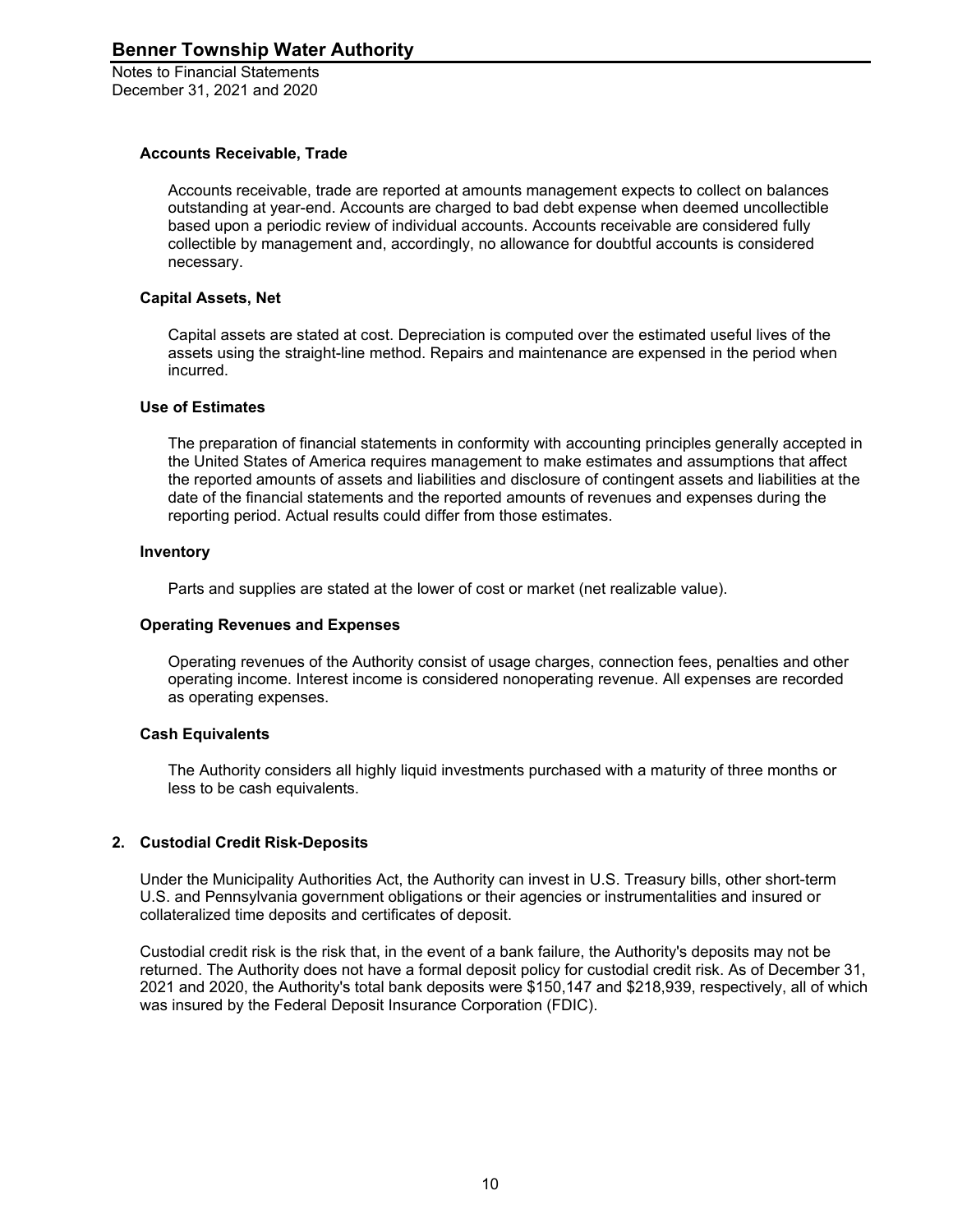Notes to Financial Statements December 31, 2021 and 2020

### **3. Capital Assets, Net**

The useful lives of capital assets are as follows:

|                                     | <b>Useful Lives</b>       |
|-------------------------------------|---------------------------|
| Water system and related components | 5-50 years                |
|                                     | - -<br>_ _ _ _ _ _ .<br>. |

Capital assets activity for the years ended December 31, 2021 and 2020 is as follows:

|                                                                                                        | January 1,<br>2021 |                     | <b>Additions/</b><br>(Disposals) |                  | <b>Transfers</b> | December 31,<br>2021   |
|--------------------------------------------------------------------------------------------------------|--------------------|---------------------|----------------------------------|------------------|------------------|------------------------|
| Capital assets,<br>not being depreciated:<br>Land<br>Construction in progress                          | \$                 | 50,000<br>29,868    | \$                               | 18,238           | \$               | \$<br>50,000<br>48,106 |
| Total capital assets,<br>not being depreciated                                                         |                    | 79,868              |                                  | 18,238           |                  | 98,106                 |
| Capital assets,<br>being depreciated:<br>Water system                                                  |                    | 1,495,654           |                                  | 109,468          |                  | 1,605,122              |
| Less accumulated depreciation                                                                          |                    | (437, 148)          |                                  | (41, 356)        |                  | (478, 504)             |
| Total capital assets<br>being depreciated,<br>net                                                      |                    | 1,058,506           |                                  | 68,112           |                  | 1,126,618              |
| Total                                                                                                  |                    | 1,138,374           | \$                               | 86,350           | \$               | \$<br>1,224,724        |
|                                                                                                        |                    |                     |                                  |                  |                  |                        |
|                                                                                                        |                    | January 1,<br>2020  |                                  | <b>Additions</b> | <b>Transfers</b> | December 31,<br>2020   |
| Capital assets,<br>not being depreciated:<br>Land<br>Construction in progress<br>Total capital assets, | \$                 | 50,000<br>15,724    | \$                               | 14,144           | \$               | \$<br>50,000<br>29,868 |
| not being depreciated<br>Capital assets,<br>being depreciated:<br>Water system                         |                    | 65,724<br>1,524,154 |                                  | 14,144<br>10,500 | (39,000)         | 79,868<br>1,495,654    |
| Less accumulated depreciation                                                                          |                    | (403, 731)          |                                  | (38, 988)        | 5,571            | (437, 148)             |
| Total capital assets<br>being depreciated,<br>net                                                      |                    | 1,120,423           |                                  | (28, 488)        | (33, 429)        | 1,058,506              |